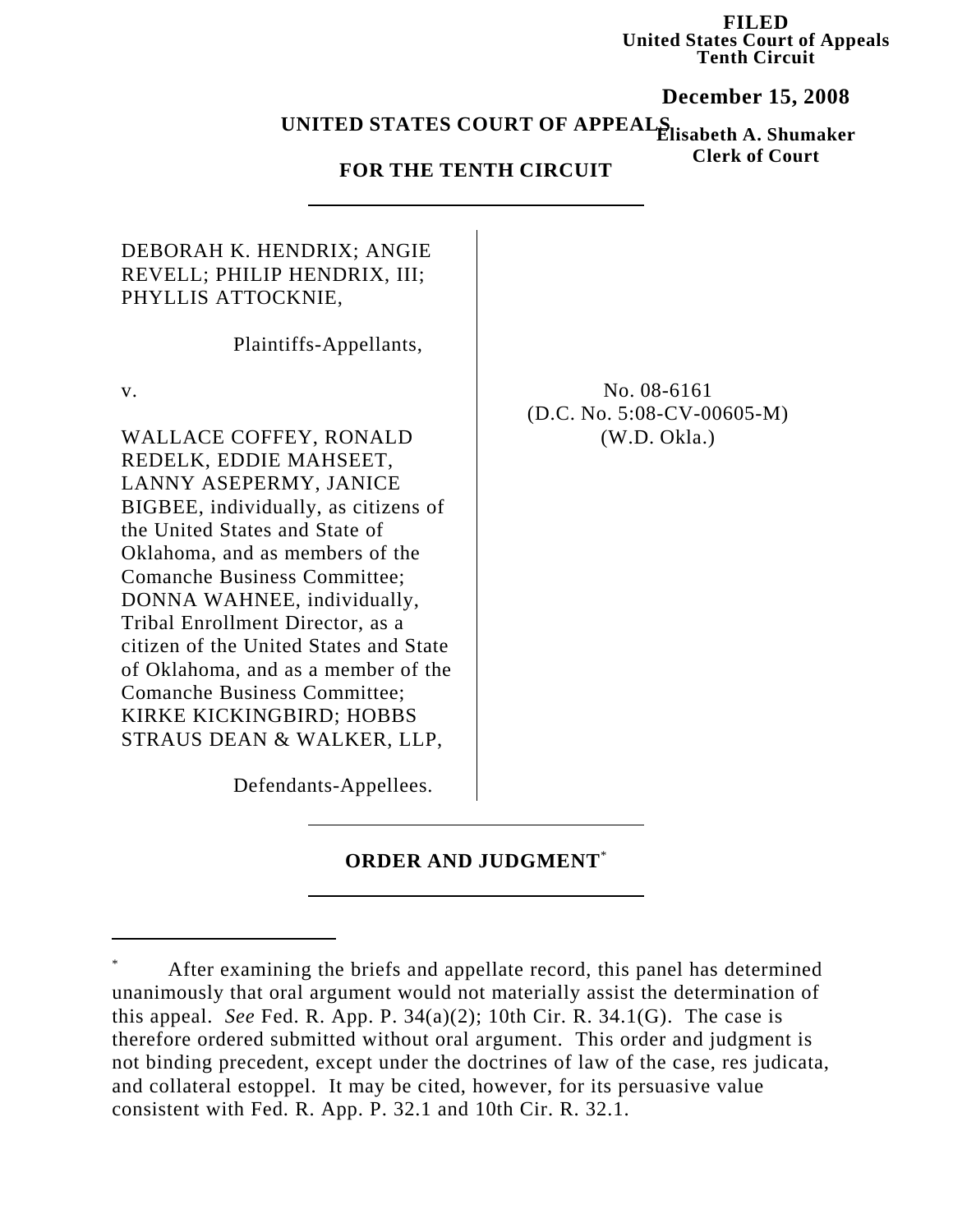Before **KELLY**, **PORFILIO**, and **O'BRIEN**, Circuit Judges.

Plaintiffs-appellants appeal from the district court's order dismissing their action for lack of subject matter jurisdiction. We have jurisdiction under 28 U.S.C. § 1291 and affirm.

Three of the four appellants are Deborah Hendrix and her two children, who were disenrolled as members of the Comanche Nation in April 2008. The fourth appellant, Phyllis Attocknie, was not disenrolled, but believed that she was aggrieved by what happened to Ms. Hendrix and her children. They filed suit, alleging violations of the Indian Civil Rights Act (ICRA), their due process rights, and their equal protection rights. In an order filed on July 10, 2008, the district court granted defendants-appellees' motion to dismiss because "this dispute centers around tribal membership, a matter outside the purview of [the district court] to review." R., Doc. 27, at 4-5. The court concluded that "[t]he ICRA does not create a federal cause of action either in its own right or in conjunction with other federal law[,]" and that appellants' due process and equal protection claims "concerning tribal membership eligibility, election participation, and petitioning privileges fail because there is no federal forum created by the ICRA." *Id.* at 5.

-2-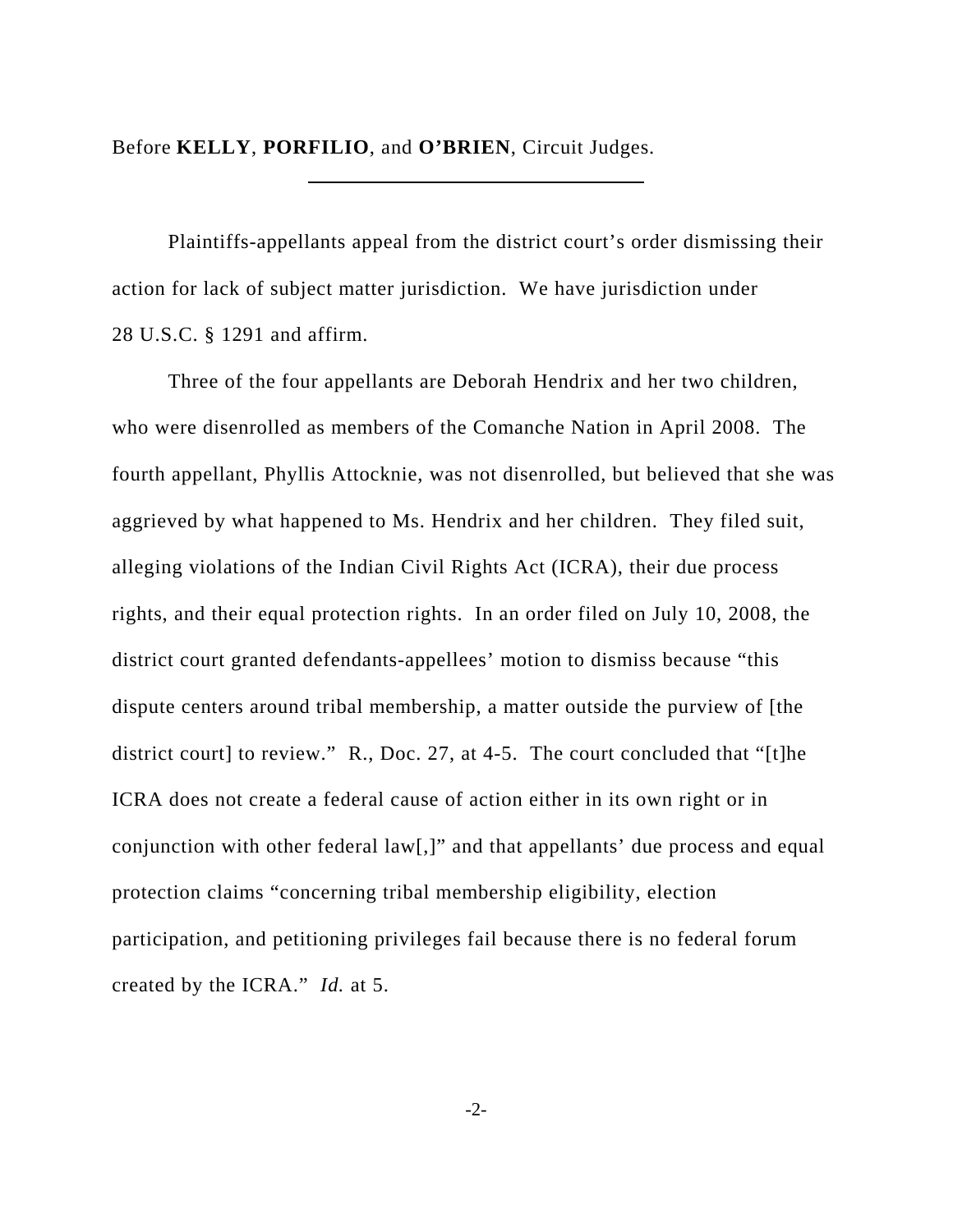"We review de novo a dismissal for lack of subject matter jurisdiction pursuant to [Fed. R. Civ. P.] 12(b)(1) and review findings of jurisdictional facts for clear error." *Butler v. Kempthorne*, 532 F.3d 1108, 1110 (10th Cir. 2008), *petition for cert. filed* (U.S. Nov. 26, 2008) (No. 08-711). Appellants argue that there is federal subject matter jurisdiction, citing numerous statutory provisions.

We have carefully reviewed the district court's order in light of the parties' arguments, the record on appeal, and the governing law. As the district court observed, this is a dispute over tribal membership, which is a matter of internal tribal concern. We are unpersuaded by appellants arguments and affirm for substantially the reasons clearly explained by the district court.

Appellants' motion for en banc review is DENIED because appellants did not comply with the requirements of Fed. R. App. P. 35(b). Even though appellants are appearing in this court pro se, they are nevertheless required to follow the court's procedural rules. *Green v. Dorrell*, 969 F.2d 915, 917 (10th Cir. 1992). Appellees' motion to strike appellants' reply brief (styled "Appellants' Answer to Appellees Motion to Dismiss") is GRANTED because appellants failed to obtain this court's permission to file a reply brief that was untimely under Fed. R. App. P.  $31(a)(1)$ , that exceeded the page limit permitted by Fed. R. App. P.  $32(a)(7)(A)$ , and that otherwise failed to comply with this court's procedural rules. Appellants' cross-motion to strike appellees' answer